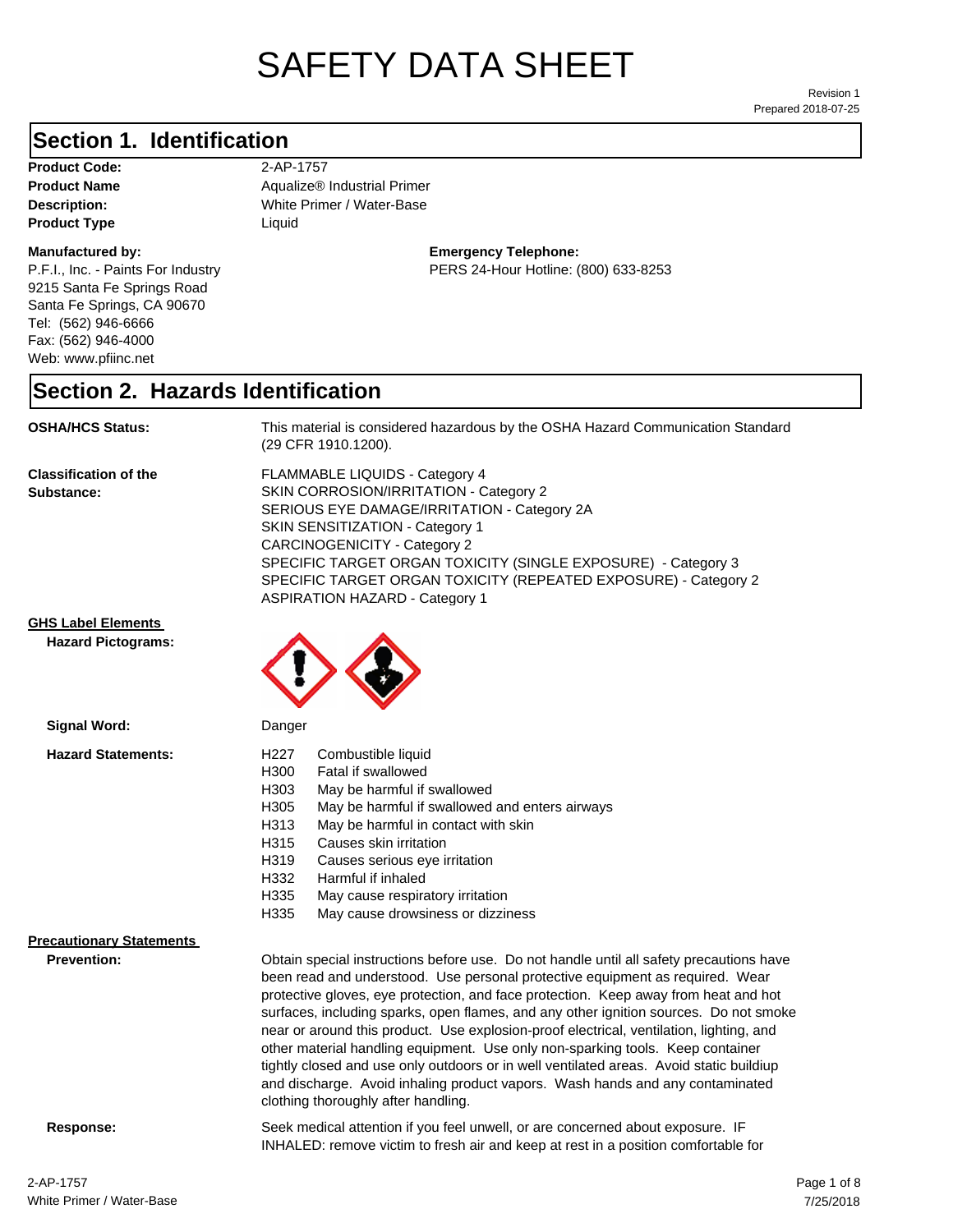| Storage & Disposal:                         | breathing. IF SWALLOWED: contact a poison control center or physician immediately.<br>Do not induce vomiting. IN CASE OF SKIN OR HAIR CONTACT: remove all<br>contaminated clothing, and wash skin with soap and water. If irritation or rash occurs,<br>get medical attention. IF IN EYES: rinse with copious amounts of water for several<br>minutes. Remove contact lenses, if present and easy to do so. If eye irritation persists,<br>seek medical attention.<br>Store in a locked and secure environment. Store in a cool, well ventilated area away<br>from direct sunlight and heat. Dispose of contents and container in accordance with all<br>local, regional, state, and federal regulations.                                                                                                                                                                                                                                                                                                                |
|---------------------------------------------|--------------------------------------------------------------------------------------------------------------------------------------------------------------------------------------------------------------------------------------------------------------------------------------------------------------------------------------------------------------------------------------------------------------------------------------------------------------------------------------------------------------------------------------------------------------------------------------------------------------------------------------------------------------------------------------------------------------------------------------------------------------------------------------------------------------------------------------------------------------------------------------------------------------------------------------------------------------------------------------------------------------------------|
| <b>Supplemental Label</b><br>Elements:      | Ensure adequate ventilation at all times when using this product and when sanding the<br>dried film. Wear an appropriate, NIOSH approved particulate respirator. Follow all<br>respirator manufacturer's directions for proper use. Abrading or sanding this product's<br>dried film may release crystalline silica which has been shown to cause lung damage<br>and may cause cancer following long term exposure. Rags, sandpaper, steel wool,<br>and other abrading materials or waste containing this product may spontaneously<br>combust when improperly disposed of. Product contains solvents which can cause<br>permanent brain and nervous system damage. Intentional misuse by concentrating<br>and inhaling the contents of this product can be harmful or fatal. Do not transfer<br>contents to another container.<br>PROPOSITION 65 WARNING: this product contains chemicals known to the State of<br>California to cause cancer and birth defects or other reproductive harm.<br>FOR INDUSTRIAL USE ONLY. |
| <b>Hazards not otherwise</b><br>classified: | None known.                                                                                                                                                                                                                                                                                                                                                                                                                                                                                                                                                                                                                                                                                                                                                                                                                                                                                                                                                                                                              |

## **Section 3. Composition/Information on Ingredients**

| Chemical Name / CAS No                                                               |
|--------------------------------------------------------------------------------------|
| <b>Titanium Dioxide</b><br>13463-67-7<br>10 to 20%                                   |
| Talc<br>14807-96-6<br>10 to 20%                                                      |
| Ethylene Glycol Monobutyl Ether<br>111-76-2<br>1 to 5%<br>Vapor Pressure: .11 kPa    |
| Calcium Carbonate<br>1317-65-3<br>1 to 5%                                            |
| Diethylene Glycol Monobutyl<br>Ether<br>112-34-5<br>1 to 5%<br>Vapor Pressure: 0 kPa |

## **Section 4. First Aid Measures**

#### **Description of First Aid Measures**

| <b>Eye Contact:</b> | Immediately flush eyes with copious amounts of water. Remove any contact lenses.<br>Rinse for at least 10 minutes. Get medical attention. Chemical burns must be treated<br>promptly by a physician.                                                                                                                                                                                                                                                                                                                                           |
|---------------------|------------------------------------------------------------------------------------------------------------------------------------------------------------------------------------------------------------------------------------------------------------------------------------------------------------------------------------------------------------------------------------------------------------------------------------------------------------------------------------------------------------------------------------------------|
| Inhalation:         | Remove victim to fresh air and maintain in a rest position comfortable for breathing. If<br>fumes are still present, all rescuers should wear appropriate respirators. If victim<br>exhibits irregular breathing, trained personnel should provide artificial respiration or<br>oxygen. Mouth-to-mouth resuscitation may be dangerous. If necessary, contact a<br>poison control center or physician immediately. If victim is unconscious, place in a<br>recovery position and seek medical help immediately. Maintain an open airway for the |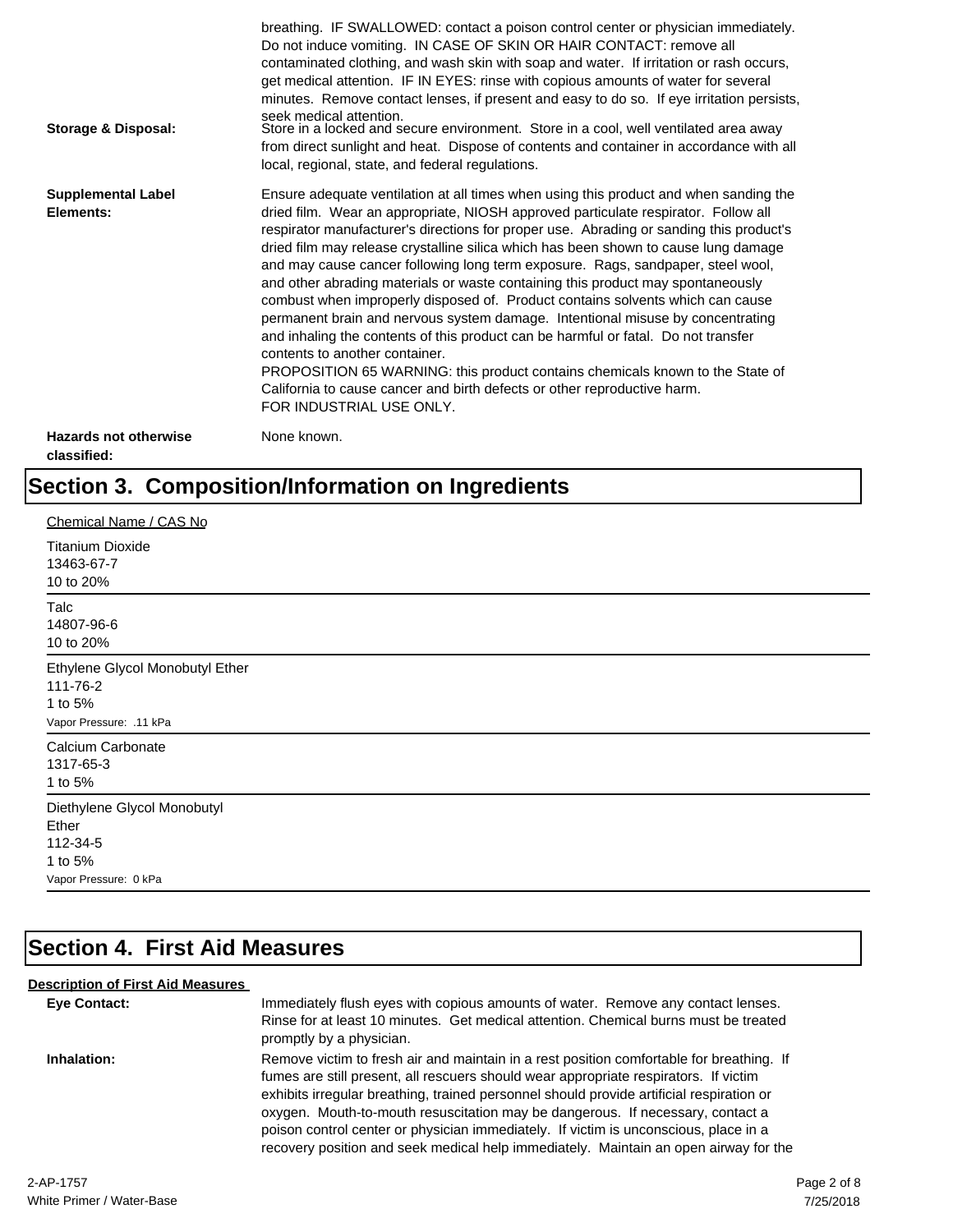|                                                     | victim.                                                                                                                                                                                                                                                                                                                                                                                                                                                                                                                                                                                                                                                                                                                                                                                                                               |  |
|-----------------------------------------------------|---------------------------------------------------------------------------------------------------------------------------------------------------------------------------------------------------------------------------------------------------------------------------------------------------------------------------------------------------------------------------------------------------------------------------------------------------------------------------------------------------------------------------------------------------------------------------------------------------------------------------------------------------------------------------------------------------------------------------------------------------------------------------------------------------------------------------------------|--|
| <b>Skin Contact:</b>                                | Wash affected areas with soap and water. Remove contaminated clothing and shoes.<br>Continue to rinse the affected area for at least ten minutes. Get medical attention if<br>discomfort continues. Avoid further exposure in the event of any symptoms or<br>complaints.                                                                                                                                                                                                                                                                                                                                                                                                                                                                                                                                                             |  |
| Ingestion:                                          | If product is ingested, contact a poison control center or a physician immediately. Do<br>not induce vomitting. Rinse mouth with water and remove dentures, if any. Remove<br>victim to fresh air and keep at rest in a comfortable position to facilitate breathing. If<br>the victim is conscious and the product has been swallowed, provide small quantities of<br>water to drink. Cease if the victim feels sick, as vomitting may be dangerous.<br>Aspiration hazard if swallowed. This product can enter the lungs and cause damage.<br>If vomitting occurs, the head should be kept low so that vomit does not enter the lungs.<br>Never administer anything by mouth to an unconscious person. If unconscious, place<br>in a recovery position while medical attention is sought. Maintain an open airway for<br>the victim. |  |
| <b>Potential Acute Health Effects</b>               |                                                                                                                                                                                                                                                                                                                                                                                                                                                                                                                                                                                                                                                                                                                                                                                                                                       |  |
| <b>Eye Contact:</b>                                 | Causes serious eye irritation.                                                                                                                                                                                                                                                                                                                                                                                                                                                                                                                                                                                                                                                                                                                                                                                                        |  |
| Inhalation:                                         | Can cause central nervous system depression. May cause drowsiness and dizziness<br>as well as respiratory irritation.                                                                                                                                                                                                                                                                                                                                                                                                                                                                                                                                                                                                                                                                                                                 |  |
| <b>Skin Contact:</b>                                | Causes skin irritation. May cause an allergic skin reaction.                                                                                                                                                                                                                                                                                                                                                                                                                                                                                                                                                                                                                                                                                                                                                                          |  |
| Ingestion:                                          | Can cause central nervous system depression. May be fatal if swallowed and allowed<br>to enter airways. Irritating to mouth, throat and stomach.                                                                                                                                                                                                                                                                                                                                                                                                                                                                                                                                                                                                                                                                                      |  |
| <b>Over-Exposure Signs &amp; Symptoms</b>           |                                                                                                                                                                                                                                                                                                                                                                                                                                                                                                                                                                                                                                                                                                                                                                                                                                       |  |
| <b>Eye Contact:</b>                                 | Adverse symptoms may include: pain or irritation, watering, redness.                                                                                                                                                                                                                                                                                                                                                                                                                                                                                                                                                                                                                                                                                                                                                                  |  |
| Inhalation:                                         | Adverse symptoms may include: respiratory tract irritation, coughing, nausea or<br>vomiting, headache, drowsiness or fatigue, dizziness or vertigo, unconsciousness.                                                                                                                                                                                                                                                                                                                                                                                                                                                                                                                                                                                                                                                                  |  |
| <b>Skin Contact:</b>                                | Adverse symptoms may include: irritation, redness.                                                                                                                                                                                                                                                                                                                                                                                                                                                                                                                                                                                                                                                                                                                                                                                    |  |
| Ingestion:                                          | Adverse symptoms may include: nausea, vomiting.                                                                                                                                                                                                                                                                                                                                                                                                                                                                                                                                                                                                                                                                                                                                                                                       |  |
|                                                     | Indication of immediate medical attention and special treatment needed                                                                                                                                                                                                                                                                                                                                                                                                                                                                                                                                                                                                                                                                                                                                                                |  |
| <b>Notes to Physician:</b>                          | Treat symptomatically. Contact poison treatment specialists if large quantities have<br>been ingested or inhaled.                                                                                                                                                                                                                                                                                                                                                                                                                                                                                                                                                                                                                                                                                                                     |  |
| <b>Specific Treatments:</b>                         | None specified.                                                                                                                                                                                                                                                                                                                                                                                                                                                                                                                                                                                                                                                                                                                                                                                                                       |  |
| <b>Protection of First Aid</b><br><b>Providers:</b> | No action should be taken involving any personal risk or without proper training. If<br>fumes are still present, rescuers should wear appropriate respirators or a self<br>contained breathing apparatus. Mouth-to-mouth resuscitation may be dangerous for<br>the first aid provider. Wash all contaminated clothing with soap and water before<br>removal.                                                                                                                                                                                                                                                                                                                                                                                                                                                                          |  |

## **Section 5. Fire Fighting Measures**

| <b>Extinguishing Media</b>                        |                                                                                                                                                                                                                                                                                                                                                                              |
|---------------------------------------------------|------------------------------------------------------------------------------------------------------------------------------------------------------------------------------------------------------------------------------------------------------------------------------------------------------------------------------------------------------------------------------|
| <b>Suitable Media:</b>                            | Dry chemical, CO2, water spray (fog), foam, dry sand.                                                                                                                                                                                                                                                                                                                        |
| Unsuitable Media:                                 | Do not use water jet.                                                                                                                                                                                                                                                                                                                                                        |
| <b>Specific Hazards:</b>                          | Combustible liquid. Closed containers may explode when exposed to extreme heat as<br>a result of buildup of steam. Keep containers tightly closed and isolate from heat,<br>electrical equipment, sparks, and open flames. No unusual fire or explosion hazards<br>noted.                                                                                                    |
| <b>Special Firefighting</b><br><b>Procedures:</b> | Water may be used to cool closed containers to prevent pressure buildup and possible<br>autoignition or explosion. Evacuate area and fight fire from safe distance. Containers<br>may explode when heated. Firefighters should wear appropriate protective equipment<br>and self-contained breathing apparatus with a full face-piece operated in positive<br>pressure mode. |

## **Section 6. Accidental Release Measures**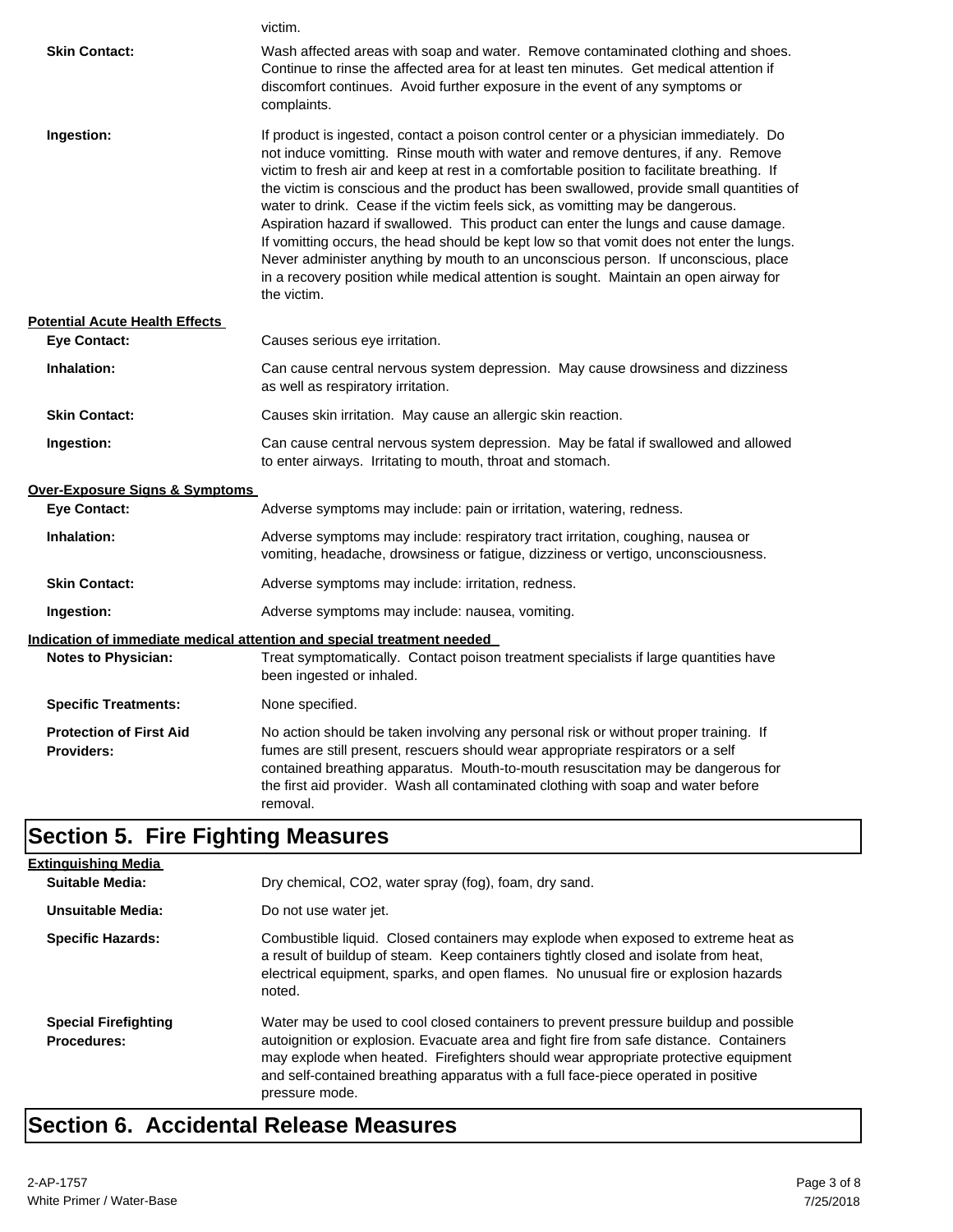| <b>Environmental Precautions:</b>                               | Avoid dispersal of spilled material and runoff from contacting soil, waterways, drains,<br>and sewers. Inform the relevant authorities if the product has caused environmental<br>pollution.                                                                                                                                                                                                                                                                                                                                                                                        |
|-----------------------------------------------------------------|-------------------------------------------------------------------------------------------------------------------------------------------------------------------------------------------------------------------------------------------------------------------------------------------------------------------------------------------------------------------------------------------------------------------------------------------------------------------------------------------------------------------------------------------------------------------------------------|
| <b>Steps to be Taken if Material</b><br>is Released or Spilled: | Contain spilled liquid with sand or earth. Do not use combustible materials such as<br>sawdust. Eliminate all ignition sources and use explosion-proof equipment. Place<br>material in a container and dispose of according to local, regional, state, and federal<br>regulations. Ventilate area and remove product with inert absorbent and non-sparking<br>tools. Do not incinerate closed containers.                                                                                                                                                                           |
| <b>Small Spills:</b>                                            | Stop leak if doing so can be done without risk. Remove containers from spill area.<br>Use non-sparking tools. Dilute with water and mop up if water-soluble. If not<br>water-soluble, absorb with inert dry material and place in appropriate waste container.<br>Dispose of via a licensed waste disposal contractor.                                                                                                                                                                                                                                                              |
| Large Spills:                                                   | Stop leak if doing so can be done without risk. Remove containers from spill area.<br>Use non-sparking tools. Approach the release from upwind. Prevent entry into<br>sewers, waterways, basements, or confined areas. Wash spillages into an effluent<br>treatment plant or proceed as follows: contain and collect spillage with inert absorbent<br>materials and place in a container for disposal according to local regulations. Dispose<br>of via a licensed waste disposal contractor. See Section 1 for emergency contact<br>information and Section 13 for waste disposal. |

#### **Section 7. Handling and Storage**

**Handling:** Wash thoroughly after handling. Eating, drinking, and smoking should be prohibited in areas where this material is handled, stored, and processed. Wash hands and face before eating or drinking. Remove contaminated clothing and launder before reuse. Use only with adequate ventilation. Follow all SDS and label precautions even after container is emptied, as it may retain product residues. Avoid breathing fumes, vapors, or mist. Avoid contact with eyes, skin, and clothing.

Storage: Store in a dry, cool, well ventilated place. Keep container tightly closed while not in use. Isolate from heat, electrical equipment, sparks, and open flame. Do not store above 120 degrees Fahrenheit. Protect from heat, moisture, and foreign materials.

## **Section 8. Exposure Controls/Personal Protection**

| Chemical Name / CAS No<br><b>Titanium Dioxide</b><br>13463-67-7<br>10 to 20%         | <b>OSHA Exposure Limits</b><br>5 mg/m3 | <b>ACGIH Exposure Limits</b><br>10 mg/m3 | <b>Other Exposure Limits</b> |
|--------------------------------------------------------------------------------------|----------------------------------------|------------------------------------------|------------------------------|
| Talc<br>14807-96-6<br>10 to 20%                                                      | 20 mppcf                               | $2$ mg/m $3$                             |                              |
| Ethylene Glycol Monobutyl<br>Ether<br>111-76-2<br>1 to 5%<br>Vapor Pressure: .11 kPa | 50 ppm                                 | 20 ppm                                   |                              |
| Calcium Carbonate<br>1317-65-3<br>1 to 5%                                            | 15 mg/m3                               | 10 mg/m3                                 |                              |
| Diethylene Glycol Monobutyl<br>Ether<br>112-34-5<br>1 to 5%<br>Vapor Pressure: 0 kPa | 50 ppm                                 | 20 ppm                                   |                              |

**Engineering Controls:** Use process enclosures, local exhaust ventilation, or other engineering controls to keep worker exposure to airborne contaminants below any recommended or statutory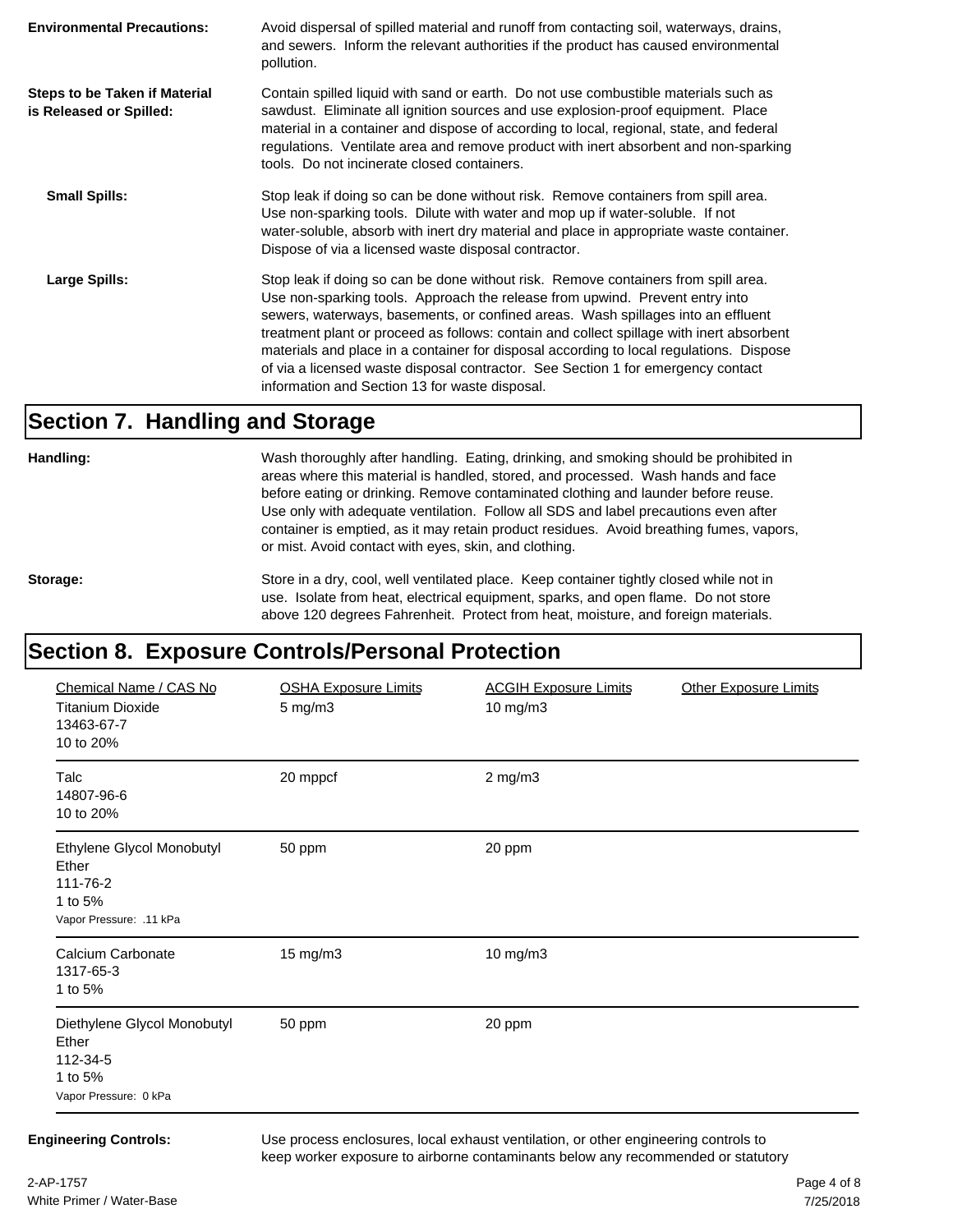|                                | limits. The engineering controls also need to keep gas, vapor, or dust concentrations<br>below any lower explosive limits. Use explosion-proof ventilation equipment.                                                                                                                                                                                                                                                                                                                                                                                                                                                                                                                                                                                                                                                 |
|--------------------------------|-----------------------------------------------------------------------------------------------------------------------------------------------------------------------------------------------------------------------------------------------------------------------------------------------------------------------------------------------------------------------------------------------------------------------------------------------------------------------------------------------------------------------------------------------------------------------------------------------------------------------------------------------------------------------------------------------------------------------------------------------------------------------------------------------------------------------|
| <b>Environmental Controls:</b> | Emissions from ventilation or work process equipment should be checked to ensure<br>they comply with the requirements of environmental protection legislation. In some<br>cases, fume scrubbers, filters, and other engineering modifications to the process<br>equipment may be required to reduce emissions to acceptable levels.                                                                                                                                                                                                                                                                                                                                                                                                                                                                                   |
| <b>Respiratory Protection:</b> | Use a properly fitted, air-purifying or air-fed respirator complying with an approved<br>standard if a risk assessment indicates this is necessary. Respiratory protection<br>programs that meet OSHA 1910.134 and ANSI Z88.2 requirements must be followed<br>when workplace conditions warrant a respirator's use. A NIOSH/MSHA approved<br>respirator with an organic vapor cartridge may be permissible under circumstances<br>where airborne concentrations are expected to exceed exposure limits. Protection<br>provided by air purifying respirators is limited. Use a positive pressure, air supplied<br>respirator if there is any potential for an uncontrolled release, exposure levels are not<br>known, or in any circumstances where air purifying respirators may not provide<br>adequate protection. |
| <b>Skin Protection:</b>        | Use impervious, chemical resistant gloves to prevent prolonged skin contact and<br>absorption of material through the skin. Nitrile or neoprene gloves may afford<br>adequate protection. Personal protective equipment for the body should be selected<br>based on the task being performed and the risks involved, and should be approved by<br>a specialist before handling this product. Where there is a risk of ignition from static<br>electricity, wear anti-static protective clothing. For best protection, the clothing should<br>include anti-static boots, gloves, and overalls. Appropriate footwear should always be<br>used.                                                                                                                                                                          |
| <b>Eye Protection:</b>         | Safety eyewear, such as splash goggles or a full face shield, should be worn at all<br>times to protect against splashes of liquids.                                                                                                                                                                                                                                                                                                                                                                                                                                                                                                                                                                                                                                                                                  |
| <b>Hygienic Measures:</b>      | Wash thoroughly with soap and water before eating, drinking, or smoking. Remove<br>contaminated clothing immediately and launder before reuse.                                                                                                                                                                                                                                                                                                                                                                                                                                                                                                                                                                                                                                                                        |

## **Section 9. Physical and Chemical Properties**

| <b>Physical State:</b>        | Liquid                      |
|-------------------------------|-----------------------------|
| Odor:                         | Solvent odor                |
|                               |                             |
| Vapor Density                 | Heavier than air            |
| Vapor Density                 | 4.94                        |
| Vapor Pressure                | 10 mmHg                     |
| <b>Evaporation Rate</b>       | Slower than ether           |
| Boiling Range                 | 171 to 230 C                |
| Specific Gravity (SG)         | 1.334                       |
| Material VOC (Lb / Gal)       | 0.83                        |
| Material VOC $(g/L)$          | 99.45                       |
| Coating VOC (Lb/Gal)          | 1.63                        |
| Coating VOC (g/L)             | 195.18                      |
| Flash Point:                  | 61 Celsius (142 Fahrenheit) |
| Autoignition:                 | Not available               |
| LEL:                          | 0.9%                        |
| UEL:                          | 24.6%                       |
| <b>Partition Coefficient.</b> | Not available               |
| n-octanol/water:              |                             |
| Auto-ignition temperature:    | Not available               |

#### **Section 10. Stability and Reactivity**

**Conditions to Avoid:** Avoid temperatures above 120 degrees Fahrenheit. Avoid all possible sources of ignition. Do not pressurize, cut, weld, braze, drill, or expose containers to heat. Do not allow vapor to accumulate in low or confined areas. Avoid contact with strong acid and strong bases.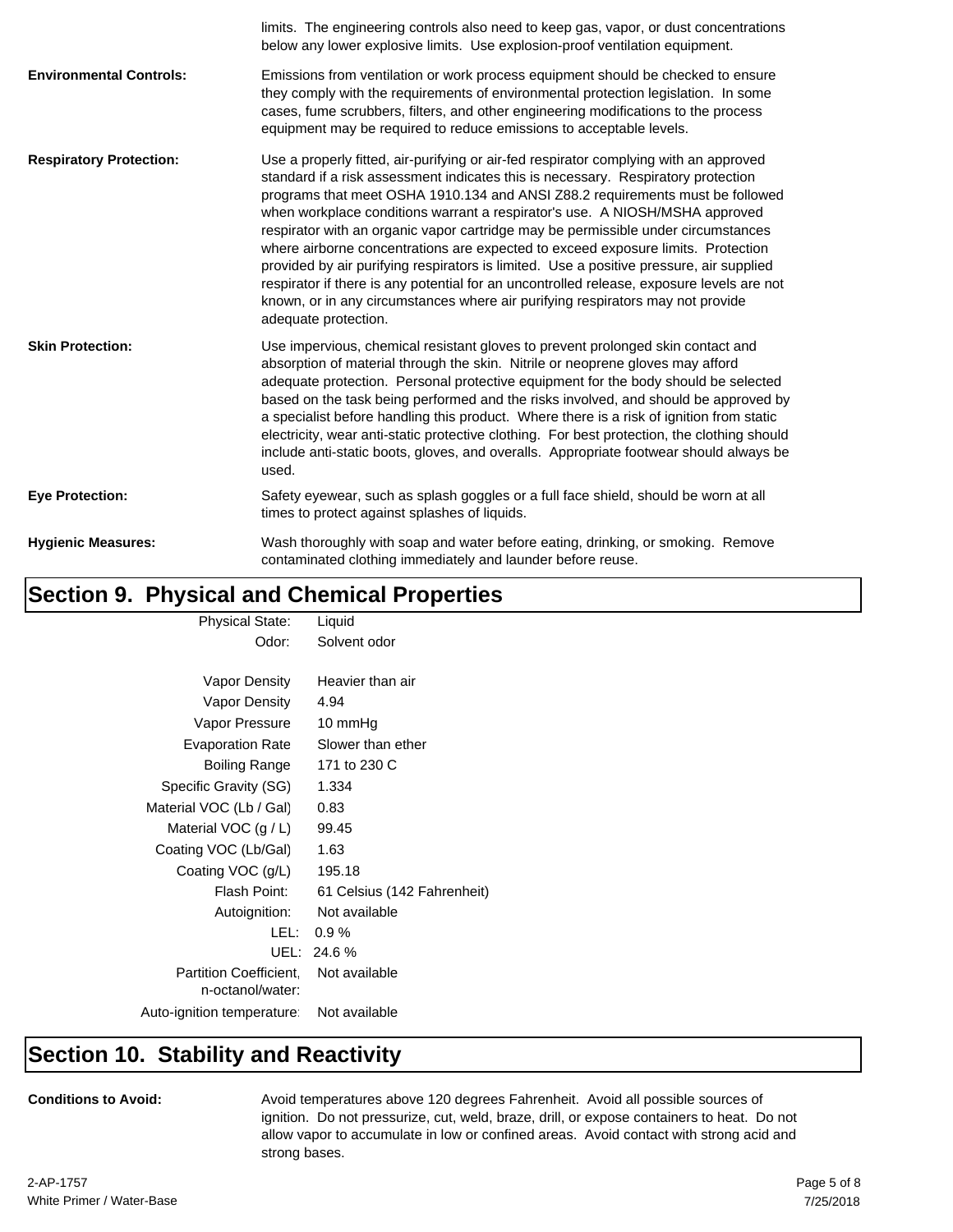| Incompatibility:                 | Incompatible with strong oxidizing agents.                                                                                                                                                                                 |
|----------------------------------|----------------------------------------------------------------------------------------------------------------------------------------------------------------------------------------------------------------------------|
| <b>Hazardous Decomposition:</b>  | By open flame, carbon monoxide and carbon dioxide. When heated to decomposition,<br>product emits acrid smoke and irritating fumes. Contains solvents which may form<br>carbon monoxide, carbon dioxide, and formaldehyde. |
| <b>Hazardous Polymerization:</b> | Will not occur under normal conditions.                                                                                                                                                                                    |
| Stability:                       | The product is stable.                                                                                                                                                                                                     |

#### **Section 11. Toxicological Information**

| <b>Effects of Over-Exposure</b> |                                                                                                                                                                                                                                                                                                                                                                                                                                                                                                                                                                                                                                                                                                                                                                                                                                                                                                                                                                                                                                                                                                                                                                                                                                                                                                                                                                                                                      |
|---------------------------------|----------------------------------------------------------------------------------------------------------------------------------------------------------------------------------------------------------------------------------------------------------------------------------------------------------------------------------------------------------------------------------------------------------------------------------------------------------------------------------------------------------------------------------------------------------------------------------------------------------------------------------------------------------------------------------------------------------------------------------------------------------------------------------------------------------------------------------------------------------------------------------------------------------------------------------------------------------------------------------------------------------------------------------------------------------------------------------------------------------------------------------------------------------------------------------------------------------------------------------------------------------------------------------------------------------------------------------------------------------------------------------------------------------------------|
| <b>Eye Contact:</b>             | Causes serious eye irritation.                                                                                                                                                                                                                                                                                                                                                                                                                                                                                                                                                                                                                                                                                                                                                                                                                                                                                                                                                                                                                                                                                                                                                                                                                                                                                                                                                                                       |
| <b>Skin Contact:</b>            | Prolonged or repeated skin contact may cause irritation. Allergic reactions are<br>possible.                                                                                                                                                                                                                                                                                                                                                                                                                                                                                                                                                                                                                                                                                                                                                                                                                                                                                                                                                                                                                                                                                                                                                                                                                                                                                                                         |
| Inhalation:                     | Harmful if inhaled. High gas, vapor, mist, or dust concentrations may be harmful if<br>inhaled. Avoid breathing fumes, spray, vapors, or mist. May cause headaches and<br>dizziness. High vapor concentrations are irritating to the eyes, nose, throat, and lungs.<br>Prolonged or excessive inhalation may cause respiratory tract irritation.                                                                                                                                                                                                                                                                                                                                                                                                                                                                                                                                                                                                                                                                                                                                                                                                                                                                                                                                                                                                                                                                     |
| Ingestion:                      | Harmful or fatal if swallowed. Aspiration hazard if swallowed; can enter lungs and<br>cause damage.                                                                                                                                                                                                                                                                                                                                                                                                                                                                                                                                                                                                                                                                                                                                                                                                                                                                                                                                                                                                                                                                                                                                                                                                                                                                                                                  |
| <b>Chronic Hazards:</b>         | High concentrations may lead to central nervous system effects (drowsiness,<br>dizziness, nausea, headaches, paralysis, burred vision) and damage. Reports have<br>associated repeated and prolonged occupational overexposure to solvents with<br>permanent brain and nervous system damage. Contains carbon black pigment.<br>Chronic inflammation, lung fibrosis, and lung tumors have been observed in<br>experimental tests involving rats exposed to excessive concentrations of carbon black<br>and several insoluble dust particles for long periods of time. Tumors have not been<br>observed in other species under similar circumstances. Epidemiological studies of<br>North American workers show no evidence of clinically significant negative health<br>effects from occupational exposure to carbon black. Carbon black is listed as a Group<br>2B - Possibly Carcinogenic to Humans, by IARC and is proposed to be listed as A4 -<br>Not Classified as a Human Carcinogen by the American Conference of Governmental<br>Industrial Hygienists. Significant exposure is unlikely during typical application of this<br>product by roller or brush. Risk of overexposure depends on the duration and level of<br>exposure to dust from such processes as repeated sanding of dried surfaces, or<br>inhalation of spray mist, and the actual concentration of carbon black in the product<br>formula. |
|                                 | Product contains titanium dioxide, which is listed as a Group 2B - Possibly<br>Carcinogenic to Humans by IARC. No significant exposure to titanium dioxide is<br>anticipated while using this product, in which titanium dioxide is bound to other<br>materials including resin and other pigments, during brush or rolling application.<br>Overexposure risks depend on duration and level of exposure to dust, such as from<br>repeated sanding of this product's dried film, or inhalation of spray mist, and the actual<br>concentration of titanium dioxide in the product formula. For additional information,<br>refer to IARC Monograph, Volume 93, 2010.                                                                                                                                                                                                                                                                                                                                                                                                                                                                                                                                                                                                                                                                                                                                                    |
| <b>Primary Routes of Entry:</b> | Eye contact, ingestion, inhalation, absorption through the skin, skin contact.                                                                                                                                                                                                                                                                                                                                                                                                                                                                                                                                                                                                                                                                                                                                                                                                                                                                                                                                                                                                                                                                                                                                                                                                                                                                                                                                       |
| <b>Acute Toxicity Values:</b>   | Acute effects of this product have not been tested. Available data on individual<br>components, if any, will be listed below.                                                                                                                                                                                                                                                                                                                                                                                                                                                                                                                                                                                                                                                                                                                                                                                                                                                                                                                                                                                                                                                                                                                                                                                                                                                                                        |

#### **Section 12. Ecological Information**

**Ecological Information:** Product is a mixture of listed components.

#### **Section 13. Disposal Information**

**Disposal Considerations:** The generation of waste should be avoided or minimized wherever possible. Disposal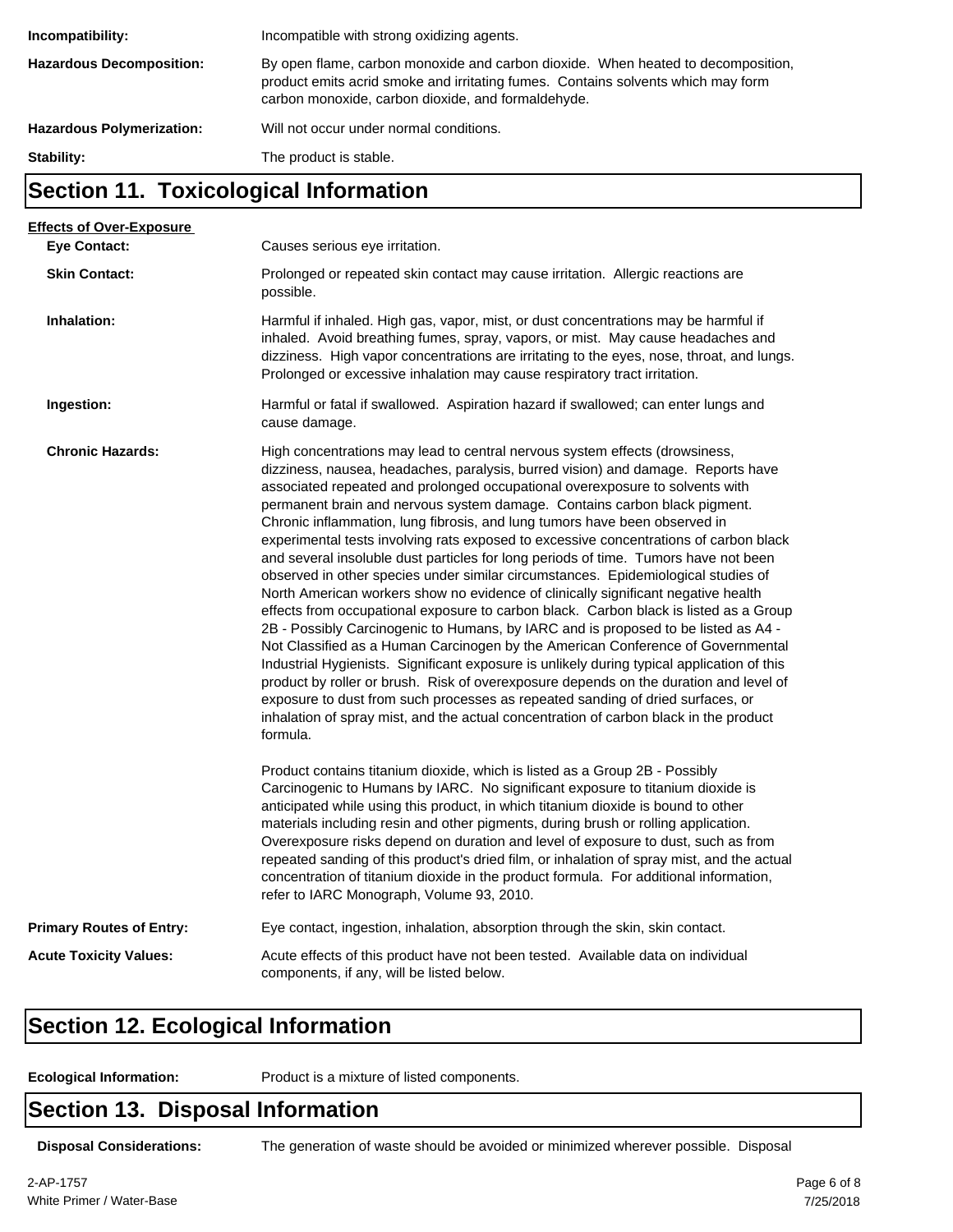of this product, solutions, and any by-products should at all times comply with relevant environmental protection regulations and waste disposal regulations, in addition to any local or regional restrictions which may be in effect. Surplus and non-recyclable products should be disposed of via a licensed waste disposal contractor. Waste should not be disposed of untreated to the sewer unless fully compliant with the requirements of all authorities with jurisdiction. Waste packaging should be recycled whenever possible. Incineration or landfill should only be considered when recycling is not feasible. Take care when handling empty containers as they may retain some residual product. Vapor from residue may create a flammable or explosive atmosphere within the used container. Do not expose empty containers to heat or sparks, and do not weld, cut, or grind used containers unless they have been thoroughly cleaned. Avoid contact of spilled material with soil, waterways, drains, and sewer systems.

#### **Section 14. Transport Information**

|                                | Domestic (US DOT)                                                                  | <b>International (IMDG)</b> | Air (IATA)               | Canada (TDG)             |
|--------------------------------|------------------------------------------------------------------------------------|-----------------------------|--------------------------|--------------------------|
| <b>UN Number:</b>              | Not Regulated                                                                      | Not Regulated               | Not Regulated            | Not Regulated            |
| <b>UN Shipping Name:</b>       |                                                                                    | $\overline{\phantom{0}}$    |                          |                          |
| <b>Hazard Class:</b>           | $\overline{\phantom{0}}$                                                           | ۰                           | $\overline{\phantom{0}}$ | $\overline{\phantom{0}}$ |
| <b>Packing Group:</b>          | -                                                                                  | ۰                           | $\overline{\phantom{0}}$ | $\overline{\phantom{0}}$ |
| <b>Limited Quantity:</b>       |                                                                                    | ۰                           | -                        | $\overline{\phantom{0}}$ |
| <b>Special Considerations:</b> | The presence of a shipping description for a particular mode of transport does not |                             |                          |                          |

indicate that the product is packaged suitably for that mode of transport. All packaging should be reviewed for suitability prior to shipment, so that compliance with applicable regulations can be ensured. Compliance with all applicable regulations is the sole responsibility of the person offering the product for transport. Persons loading and unloading dangerous goods should be trained in all the risks associated with the substances at hand, and on all actions to be taken in case of an emergency situation.

California to cause cancer and birth defects or other reproductive harm. For

more information, visit www.P65Warnings.ca.gov.

#### **Section 15. Regulatory Information**

| <b>U.S. Federal Regulations</b>          |                                                                                                                                                                                                                                                                                         |  |  |  |  |
|------------------------------------------|-----------------------------------------------------------------------------------------------------------------------------------------------------------------------------------------------------------------------------------------------------------------------------------------|--|--|--|--|
| <b>CERCLA - SARA Hazard</b><br>Category: | This product has been reviewed according to the EPA hazard categories promulgated by<br>Sections 311 and 312 of the Superfund Amendment and Reauthorization Act of 1986,<br>known as SARA Title III, and is considered to meet the following categories under<br>applicable conditions: |  |  |  |  |
|                                          |                                                                                                                                                                                                                                                                                         |  |  |  |  |
| <b>SARA Section 313:</b>                 | This product contains the following substances subject to the reporting requirements of<br>Section 313 of Title III of the Superfund Amendment and Reauthorization Act of 1986 as<br>well as 40 CFR Section 372:                                                                        |  |  |  |  |
|                                          | 111-76-2 Ethylene Glycol Monobutyl Ether 1.0 - 5%<br>112-34-5 Diethylene Glycol Monobutyl Ether 1.0 - 5%                                                                                                                                                                                |  |  |  |  |
| <b>Toxic Substances Control</b><br>Act:  | This product contains the following chemical substances subject to the reporting<br>requirements of TSCA 12(B) if exported from the United States:                                                                                                                                      |  |  |  |  |
|                                          | - None                                                                                                                                                                                                                                                                                  |  |  |  |  |
| <b>State Regulations</b>                 |                                                                                                                                                                                                                                                                                         |  |  |  |  |
| <b>California Proposition 65:</b>        | <b>WARNING:</b> This product can expose you to chemicals including titanium<br>dioxide, carbon black, and di-n-butyl phthalate, which are known to the State of                                                                                                                         |  |  |  |  |

#### **International Regulations**